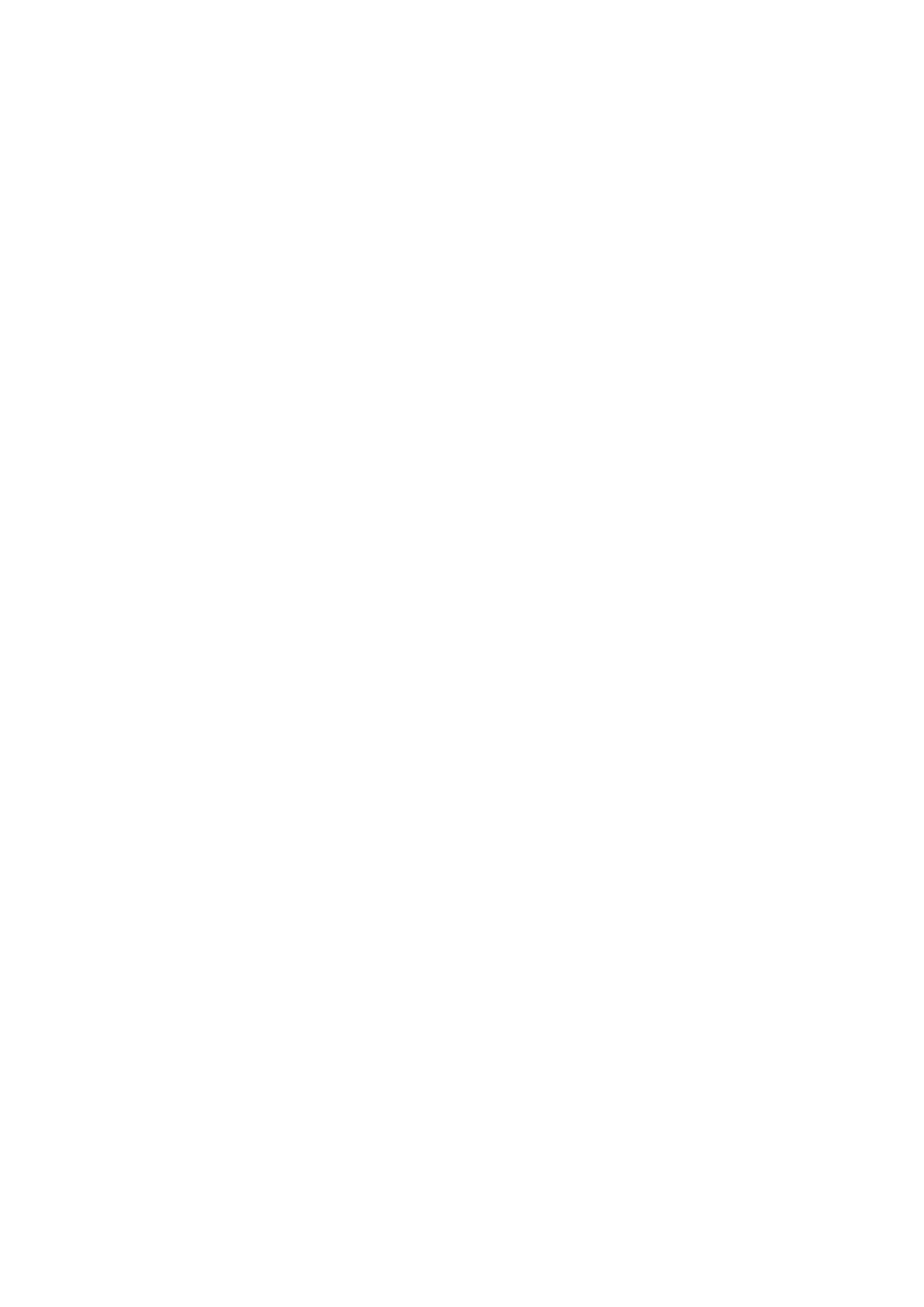

# **Remote education provision: information for parents**

This information is intended to provide clarity and transparency to pupils and parents or carers about what to expect from remote education **where national or local restrictions require entire cohorts (or bubbles) to remain at home**.

For details of what to expect where individual pupils are self-isolating, please see the final section of this procedure.

### **The remote curriculum: what is taught to pupils at home**

A pupil's first day or two of being educated remotely might look different from our standard approach, while we take all necessary actions to prepare for a longer period of remote teaching.

#### **What should my child expect from immediate remote education in the first day or two of pupils being sent home?**

Access to our chosen online learning platform 'Purple Mash' and Times Table Rockstars will be immediately available.

Children will be sent home with their reading books and homework spelling books.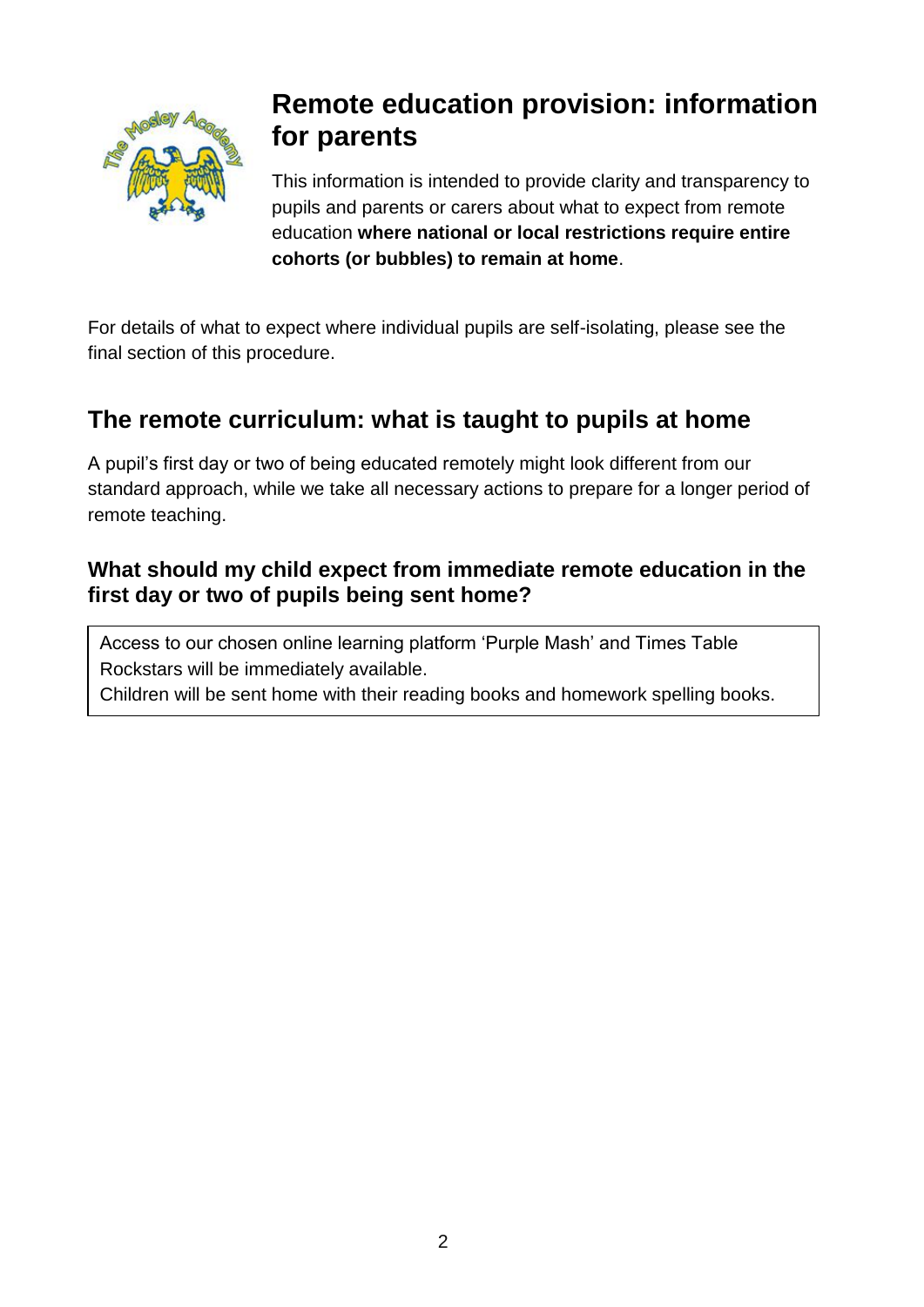#### **Following the first few days of remote education, will my child be taught broadly the same curriculum as they would if they were in school?**

We teach the same curriculum remotely as we do in school wherever possible and appropriate. Mosley Academy recognises that certain subjects are more difficult to teach remotely, e.g. music, sciences and physical education.

 Teachers will provide effective substitutes for in-person teaching such as video demonstrations.

 However, we have needed to make some adaptations in some subjects. For example, in art and design, resources that would have been used in school may not be accessible at home.

 Teachers will review their long and short term planning to make reasonable adjustments in order for pupils to achieve their potential.

When teaching cohorts/bubbles of pupils who are working remotely, teachers will:

Set assignments so that pupils have meaningful and ambitious work each day.

 Deliver a planned, coherent and well-sequenced curriculum which allows skills to be built incrementally.

 Provide frequent, clear explanations of new content through high-quality curriculum resources, including through educational videos.

 Assess progress by using questions and other suitable tasks and be clear on how regularly work will be checked.

 Adjust the pace or difficulty of what is being taught in response to questions or assessments, including, where necessary, revising material or simplifying explanations to ensure pupils' understanding.

• Plan a programme that is of equivalent length to the core teaching pupils would receive in school, ideally including daily contact with teachers.

### **Remote teaching and study time each day**

 $\overline{a}$ 

#### **How long can I expect work set by the school to take my child each day?**

We expect that remote education (including remote teaching and independent work) will take pupils broadly the following number of hours each day:

| EYFS and Key Stage 1 | 3 hours of learning a day |
|----------------------|---------------------------|
| Key Stage 2          | 4 hours of learning a day |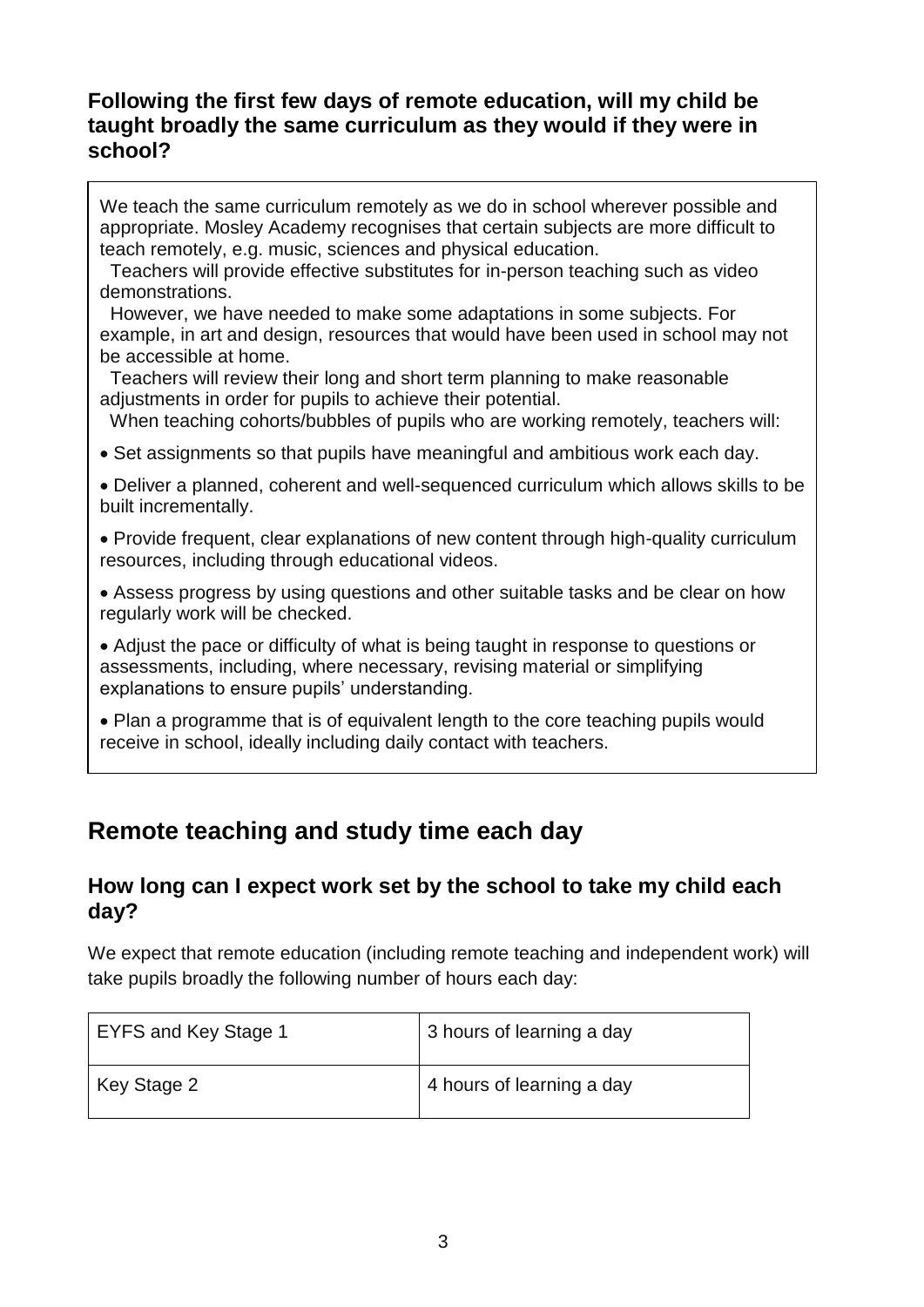### **Accessing remote education**

#### **How will my child access any online remote education you are providing?**

We will be using Purple Mash, a safe and easy to use remote learning platform designed to enable children to continue their learning from home during an unexpected school closure.

 Future lessons and activities can be accessed by pupils from timetables with embedded links, sent by the class email addresses, all of which are uploaded by the class teacher.

 As parents and guardians, you will be able to monitor your child's work and receive any messages from their class teachers via the email.

#### **If my child does not have digital or online access at home, how will you support them to access remote education?**

We recognise that some pupils may not have suitable online access at home. We take the following approaches to support those pupils to access remote education:

 Any issues with remote learning resources must be reported as soon as possible to the relevant member of staff. Please contact the school office: [office@mos.jtmat.co.uk](mailto:office@mos.jtmat.co.uk)

 Work packs will be made available for pupils who do not have access to a printer – these packs can be collected from school.

• Pupils will be required to use their own or family-owned equipment to access remote learning resources, unless the school agrees to provide or loan equipment, e.g. laptops.

 For pupils who cannot access digital devices at home, the school will, where possible, provide technology support through our MAT. Pupils and parents will be required to maintain the upkeep of any equipment they use to access remote learning resources and sign an acceptable use agreement.

 Teaching staff will monitor the academic progress of pupils without online access through submission of work packs to school. Feedback can be provided and submitted with the subsequent work pack.

#### **How will my child be taught remotely?**

We use a combination of the following approaches to teach pupils remotely: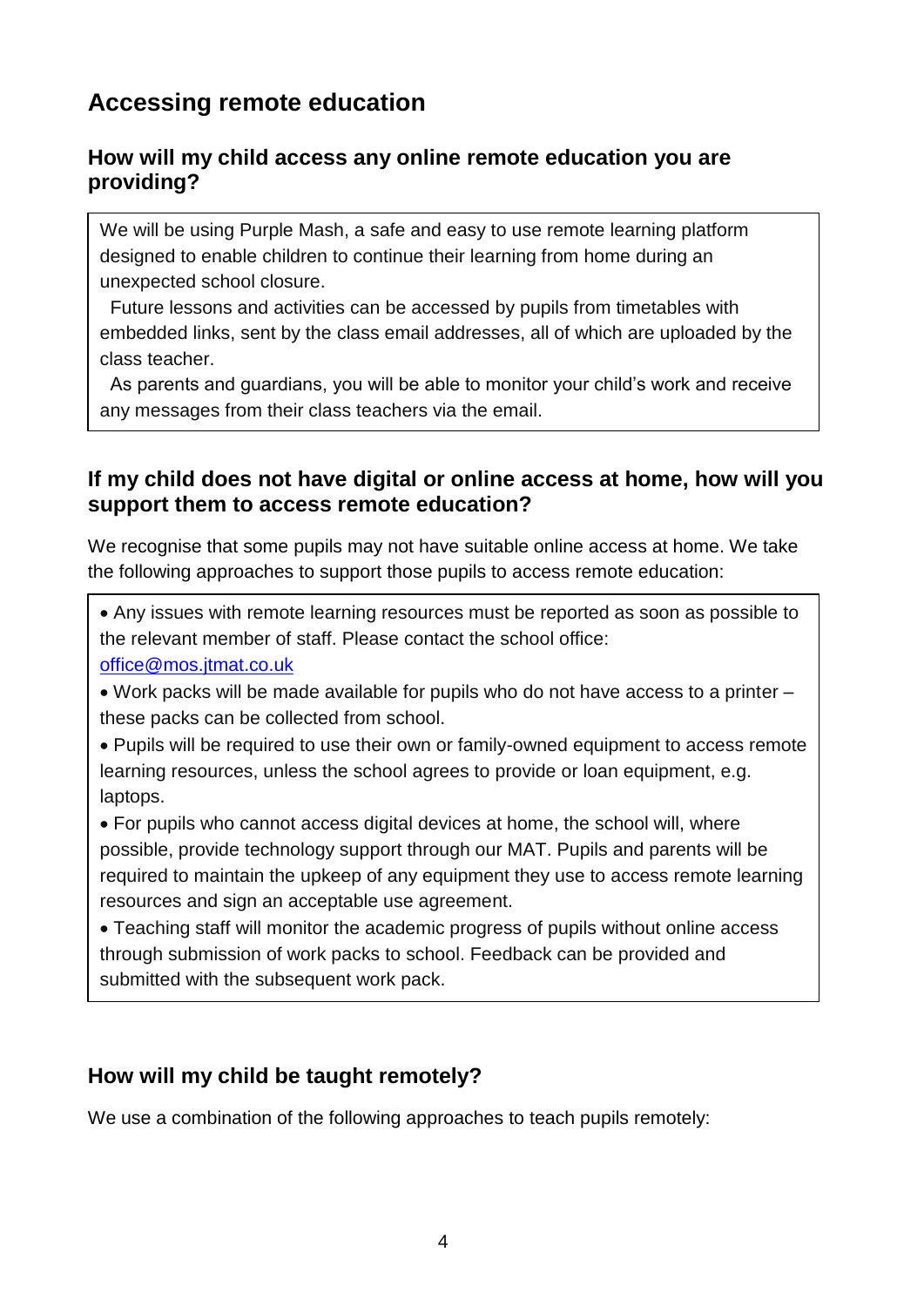- Live teaching on 'Zoom' or 'TEAMS' and teachers will offer at least one 'live' lesson per day for the duration of a bubble/cohort closure
- At least two members of staff (e.g. teacher and TA) will be present in the session. This is to ensure appropriate safeguarding procedures are adhered to
- For safeguarding purposes, the 'waiting room' will be used so that teachers can choose who enters the meeting. So that the 'waiting room' can be used effectively, parents / children must name themselves on entry with THE CHILD'S first name only (for GDPR). Please be aware that there is a risk of letting someone in to a meeting already populated with children. If you haven't put the child's first name only, we will be unable to let children in to the meeting
- We expect children to adhere to the behaviour expectations that we have at school whilst working online.
- Group sessions will last for no longer than 40 minutes but may be shorter dependent on the age of the children. The rough structure of a session will be for the teachers to welcome the children, share their screen if necessary to teach from the slides constructed, take any questions and then set them off on the activity posted on to Purple Mash or on the link embedded in the class timetables sent via email.
- Children should be muted whilst teaching is being undertaken but can use the 'hands up' icon to indicate if they would like to answer a question.
- The meeting link must not be shared with anyone else beyond the class.
- Links will be provided by class teachers on class emails to recorded lessons
- Additional activities will be available through our school website which children can complete independently or with support from an adult at home.
- There is a variety of ways in which pupils can complete the work; a) Print the worksheets provided, complete by hand, take a photo and upload photo as evidence.

b) Download the PDF's onto a phone/tablet and then use the 'scribe' tool to draw straight onto the pdf - screenshot and upload as evidence.

c) Read the questions online, write answers onto paper they have at home, take a photo and upload.

d) Input answers straight onto Purple Mash

 Printed paper packs produced by teachers (e.g. workbooks, worksheets) for those pupils who do not have access to a printer.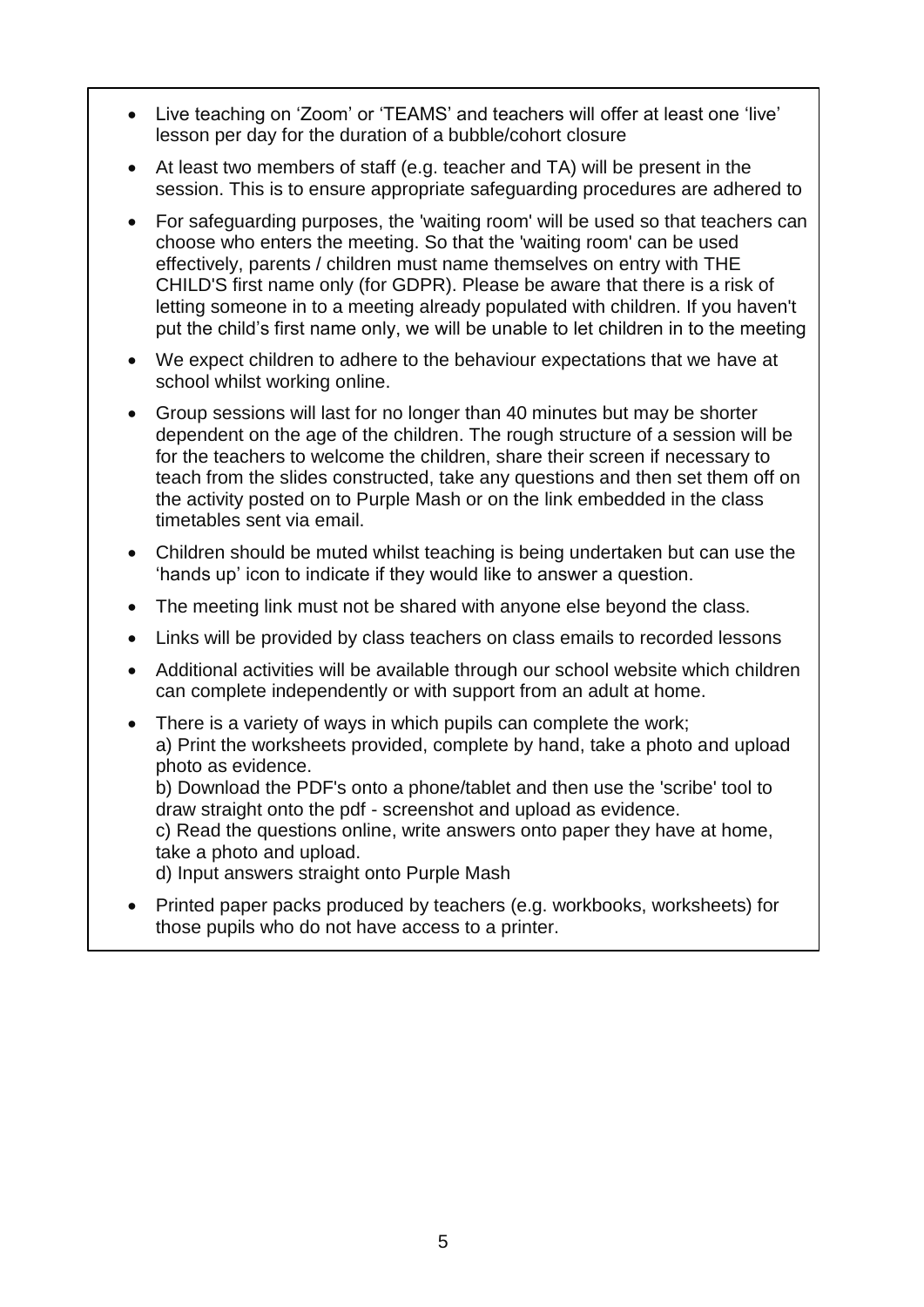### **Engagement and feedback**

#### **What are your expectations for my child's engagement and the support that we as parents and carers should provide at home?**

 The school will log participation and pupil engagement with remote education, as well as motivation levels and progress. This will be logged on a weekly basis.

#### **How will you check whether my child is engaging with their work and how will I be informed if there are concerns?**

- $\bullet$  Pupils are accountable for the completion of their own schoolwork  $$ teaching staff will contact parents via Purple Mash and/or email if their child is not completing their schoolwork or their standard of work has noticeably decreased.
- Parents and pupils will inform the relevant member of staff as soon as possible if schoolwork cannot be completed.

#### **How will you assess my child's work and progress?**

Feedback can take many forms and may not always mean extensive written comments for individual children. For example, whole-class feedback or quizzes marked automatically via digital platforms are also valid and effective methods, amongst many others. Our approach to feeding back on pupil work is as follows:

- Teaching staff will monitor the academic progress of pupils with and without access to the online learning resources and discuss additional support or provision with the SENDCO and headteacher as soon as possible.
- The school accepts a variety of formative assessment and feedback methods, e.g. through quizzes and other digital tools from teachers, and will support them with implementing these measures for remote learning where possible.

### **Additional support for pupils with particular needs**

#### **How will you work with me to help my child who needs additional support from adults at home to access remote education?**

We recognise that some pupils, for example some pupils with special educational needs and disabilities (SEND), may not be able to access remote education without support